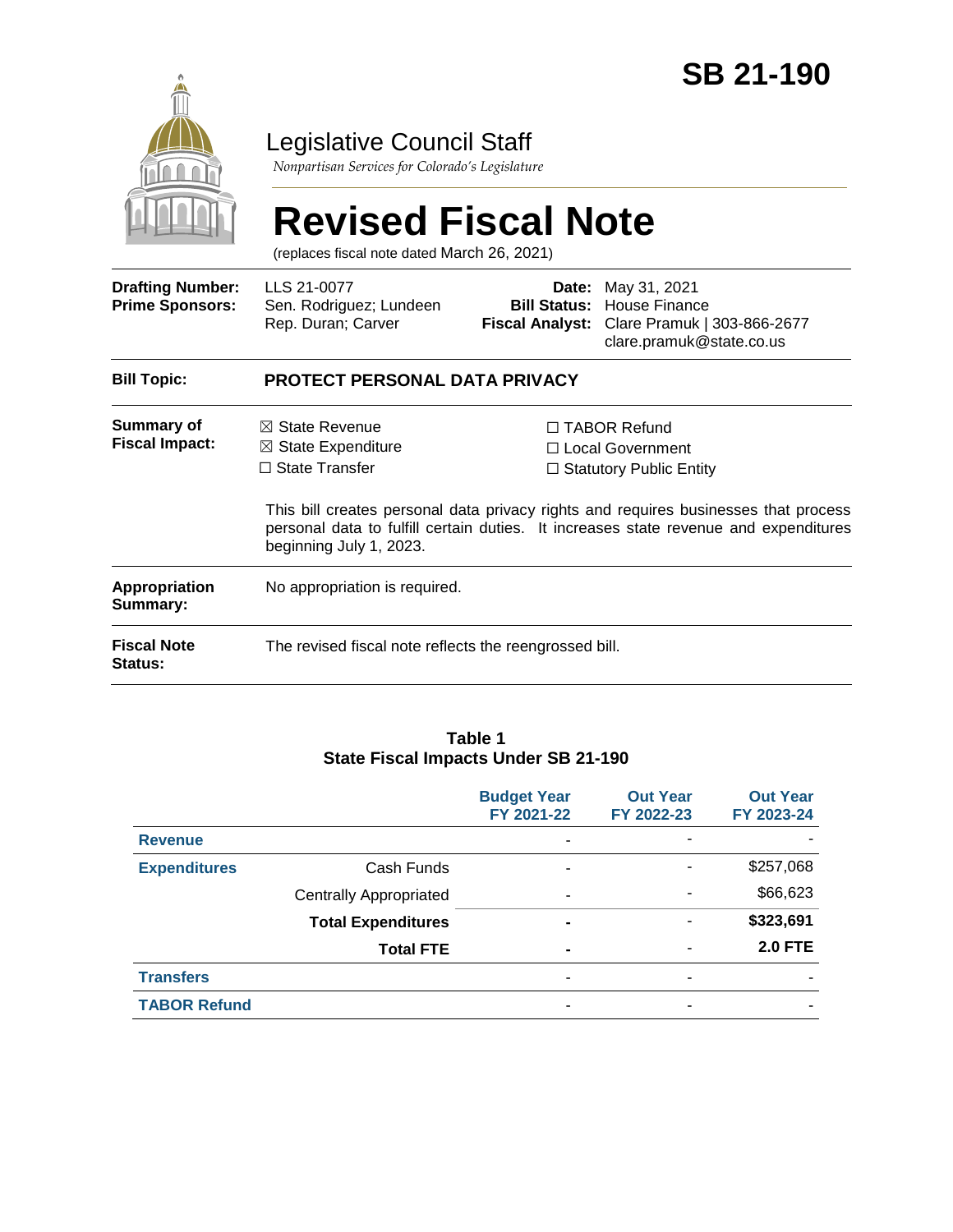Page 2

## Page 2<br>May 31, 2021 **SB 21-190**

#### **Summary of Legislation**

This bill creates the Colorado Privacy Act within the Colorado Consumer Protection Act. The bill addresses consumers' rights to privacy, companies' responsibility to protect personal data, and authorizes the Attorney General and district attorneys to take enforcement action for violations. The bill defines various terms related to covered businesses, consumers, and data, including defining the term "controller" as the person or group of people who determine how data is used and processed.

**Applicability.** The bill applies to a controller that conducts business in Colorado or produces products or services that are intentionally targeted to residents of Colorado and:

- controls or processes the personal data of 100,000 or more consumers per year; or
- derives revenue or receives a discount on the price of goods or services from the sale of personal data and processes or controls the personal data of 25,000 consumers or more.

**Consumer personal data rights.** Consumers may exercise the following rights by submitting a request to a controller:

- right to opt out of the processing of the consumer's personal data;
- right of access to confirm that the controller is processing the consumer's personal data;
- right to correct inaccurate personal data collected from the consumer;
- right to delete a consumer's personal data; and
- right to data portability, which allows a consumer to access the data in a portable format.

**Duties of controllers.** The bill identifies the following duties for controllers:

- *duty of transparency* controllers are required to provide consumers with comprehensive privacy notices;
- *duty of purpose specification* controllers must specify the express purposes for which personal data are collected and processed;
- *duty of data minimization* controllers must limit the collection of data to the amount necessary for the express purposes for which the data are processed;
- *duty to avoid secondary use* controllers cannot process personal data for purposes that are not compatible with the express purposes for which the data are processed;
- *duty of care* controllers must take reasonable measures to secure personal data;
- *duty to avoid unlawful discrimination* controllers cannot process personal data in violation of antidiscrimination laws; and
- *duty regarding sensitive data* controllers cannot process sensitive data without a consumer's consent.

**Rules.** The Attorney General may promulgate rules to implement the bill, including rules regarding the technical specifications for one or more universal opt-out mechanisms for consumers by December 31, 2023.

**Data protection assessments.** The bill prohibits a controller from conducting processing that presents a heightened risk of harm to a consumer without conducting and documenting a data protection assessment. The assessment must be made available to the Attorney General upon request.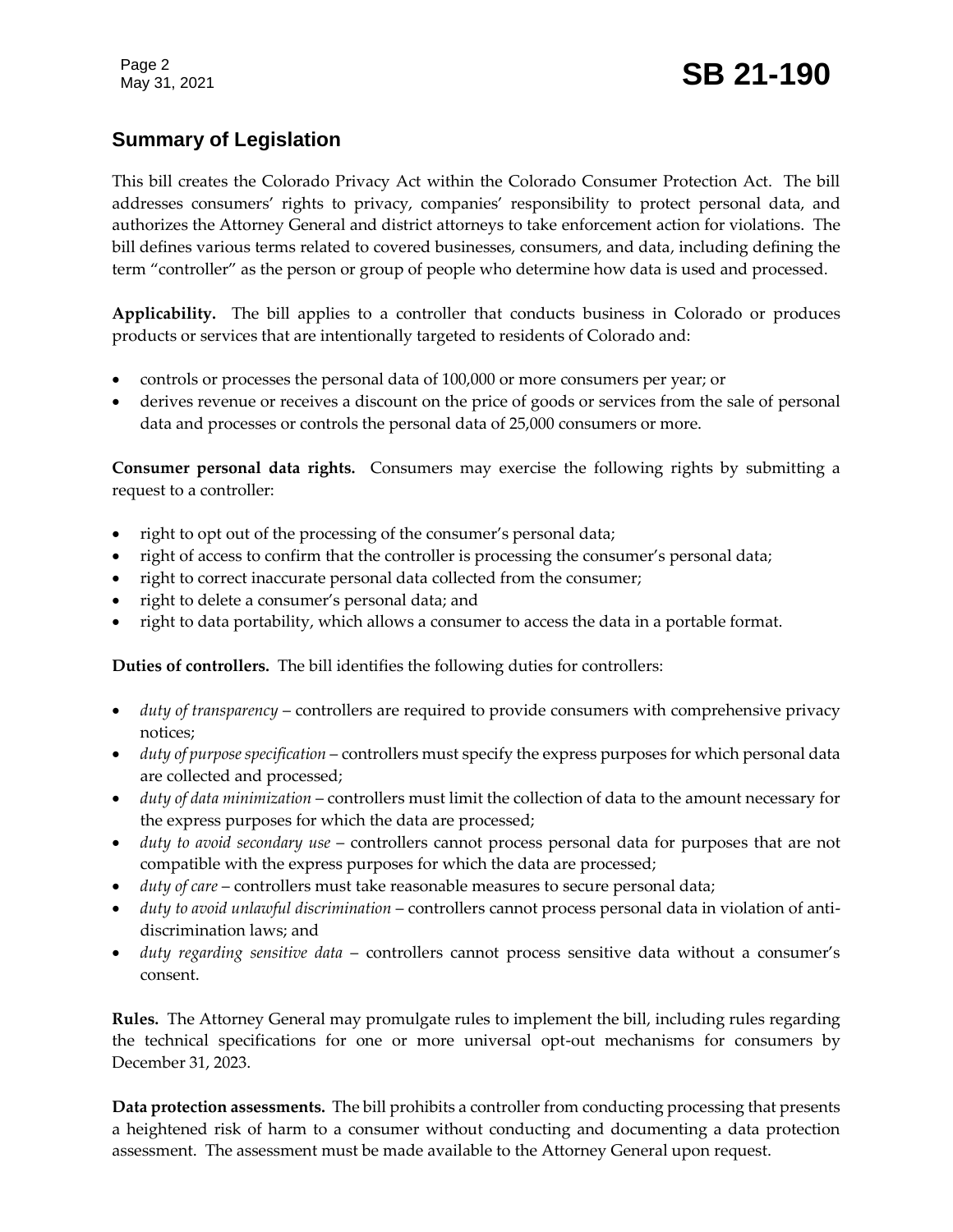Page 3

**Enforcement.** The bill specifies that a violation is a deceptive trade practice and that the Attorney General and district attorneys have exclusive enforcement authority. Prior to an enforcement action, the Attorney General or district attorney will issue a notice of violation to the controller if a cure is deemed possible. It a controller fails to cure the violation within 60 days, an action may be brought. This provision is repealed January 1, 2025. A controller or processor that violates the provisions of the bill is subject to a civil penalty and may be enjoined from further violations.

**Local preemption**. The bill preempts laws, ordinances, resolutions, regulations, or the equivalent adopted by local governments that govern the processing of personal data by controllers or processors.

#### **Background and Assumptions**

Under House Bill 18-1128, a governmental entity and an entity that maintains, owns, or licenses personal identifying information is required to disclose a security breach to the Colorado Attorney General within 30 days of any breach, if the breach is believed to impact 500 or more Colorado residents. The number of complaints and notifications received under HB18-1128 average 100 per year. The fiscal note assumes that this bill will increase complaints received by the Department of Law by at least 100 per year.

#### **State Revenue**

The bill will result in an increase in revenue from civil penalties on violations, but no increase is expected prior to FY 2023-24, and no amount of revenue has been estimated. Revenue received by the Attorney General is deposited to the Legal Services Cash Fund, but revenue may also be deposited into a variety of funds, depending on the language of the court settlements. Penalty revenue collected by the state is subject to TABOR. The impact on TABOR refunds is not estimated as FY 2023-24 falls outside of the current TABOR forecast period.

#### **State Expenditures**

The bill will increase expenditures by \$323,691 and 2.0 FTE beginning in FY 2023-24 in the Department of Law from the Consumer Protection Custodial Fund. Costs are shown in Table 2, and explained below.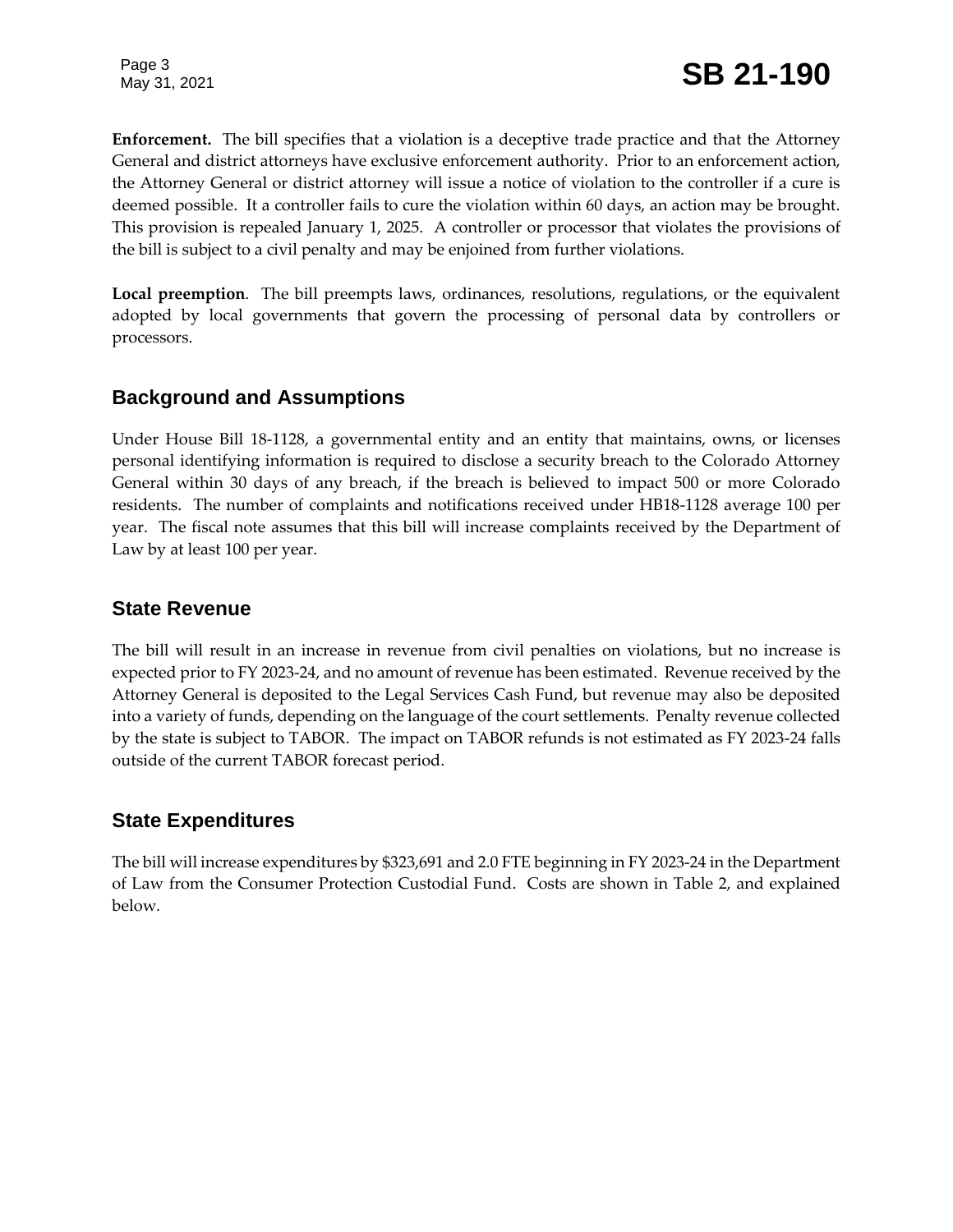|                                           | FY 2021-22 | FY 2022-23 | FY 2023-24     |
|-------------------------------------------|------------|------------|----------------|
| <b>Department of Law</b>                  |            |            |                |
| <b>Personal Services</b>                  |            |            | \$216,968      |
| <b>Operating Expenses</b>                 |            |            | \$2,700        |
| <b>Capital Outlay Costs</b>               |            |            | \$12,400       |
| <b>Expert Consultant</b>                  |            |            | \$25,000       |
| Centrally Appropriated Costs <sup>1</sup> |            |            | \$66,623       |
| <b>Total Cost</b>                         | -          |            | \$323,691      |
| <b>Total FTE</b>                          | -          |            | <b>2.0 FTE</b> |

**Table 2 Expenditures Under HB 21-190**

*<sup>1</sup>Centrally appropriated costs are not included in the bill's appropriation*

**Department of Law.** The Consumer Protection Section in the Department of Law requires an increase in staff to review complaints, assess which complaints are appropriate for investigation, and determine which investigated complaints are appropriate for enforcement action.

The section will add 1.0 FTE of a Criminal Investigator II and 1.0 FTE of an Assistant Attorney General II. These positions are shown at midrange salaries because the complexity of investigations and enforcement actions require more experienced employees. The fiscal note also includes costs for information technology security experts to consult on some investigations.

**Centrally appropriated costs.** Pursuant to a Joint Budget Committee policy, certain costs associated with this bill are addressed through the annual budget process and centrally appropriated in the Long Bill or supplemental appropriations bills, rather than in this bill. These costs, which include employee insurance and supplemental employee retirement payments, are estimated to be \$66,623 in FY 2023-24.

#### **Local Government**

Although district attorneys are authorized to enforce the provisions of the bill, they are not expected to so. It is assumed complaints received by district attorneys will be referred to the Attorney General due the complexity and nature of the investigations, which would require additional staff and training to handle these type of cases at the local level.

#### **Effective Date**

The bill takes effect July 1, 2023, assuming no referendum petition is filed, and applies to conduct occurring on or after that date.